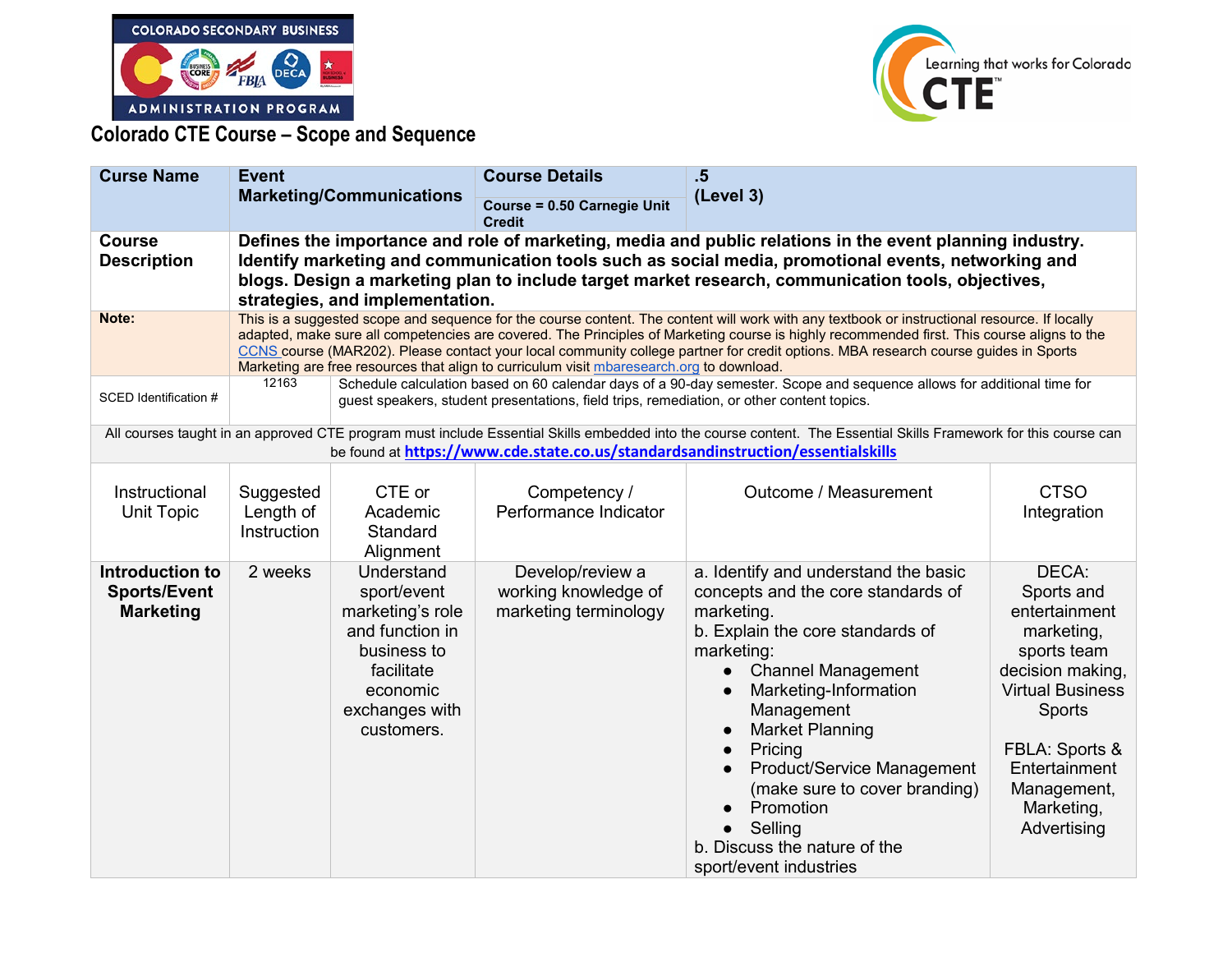



| AUMINISIRAIIUN FRUURAM                                        |         |                                                                                                                                          |                                                                                                                                                                                                     |                                                                                                                                                                                                                                                                                                                                                                                                                                                                                                                                                                                                                                                                                                                                                   |                                                                                                                                                                                                                                                                                                            |
|---------------------------------------------------------------|---------|------------------------------------------------------------------------------------------------------------------------------------------|-----------------------------------------------------------------------------------------------------------------------------------------------------------------------------------------------------|---------------------------------------------------------------------------------------------------------------------------------------------------------------------------------------------------------------------------------------------------------------------------------------------------------------------------------------------------------------------------------------------------------------------------------------------------------------------------------------------------------------------------------------------------------------------------------------------------------------------------------------------------------------------------------------------------------------------------------------------------|------------------------------------------------------------------------------------------------------------------------------------------------------------------------------------------------------------------------------------------------------------------------------------------------------------|
|                                                               |         |                                                                                                                                          |                                                                                                                                                                                                     | c. Describe the impact of<br>sports/events on communities<br>d. Explain career opportunities in<br>sport/event marketing                                                                                                                                                                                                                                                                                                                                                                                                                                                                                                                                                                                                                          |                                                                                                                                                                                                                                                                                                            |
| <b>Market</b><br><b>Research and</b><br><b>Planning</b>       | 3 weeks | Select target<br>market<br>appropriate for<br>product/busines<br>s to obtain the<br>best return on<br>marketing<br>investment<br>(ROMI). | Identify the target market<br>and apply to a marketing<br>plan; locate information<br>using online sources.<br>Identify sport/event<br>target-market segments                                       | a. Explain how product competition is<br>used to define a market.<br>b. Describe how types of customers<br>can be used to define a market.<br>c. Discuss the use of geography to<br>define a market.<br>d. Explain the use of production-<br>distribution systems in market<br>definition.<br>e. Explain the purpose of developing<br>a target-market profile.<br>f. Identify objective terms that can be<br>used to profile a target market.<br>g. Discuss market-research<br>techniques that can be used to obtain<br>target market information.<br>h. Identify sources that can be<br>accessed to obtain target-market<br>information.<br>i. Develop a target-market profile.<br>j. Demonstrate procedures for<br>identifying market segments. | <b>DECA: Sports</b><br>and<br>entertainment<br>marketing<br>operations<br>research,<br>Integrated<br>marketing<br>campaign event,<br><b>Virtual Business</b><br><b>Sports</b><br>FBLA: Sports &<br>Entertainment<br>Management,<br>Marketing,<br>Advertising,<br>Agribusiness,<br>Social Media<br>Campaign |
| <b>Strategic and</b><br><b>Tactical</b><br>marketing<br>plans | 3 weeks | Select target<br>market<br>appropriate for<br>product/busines<br>s to obtain the<br>best return on<br>marketing<br>investment<br>(ROMI). | Define the basic<br>elements of marketing<br>strategy and tactics;<br>create a marketing plan.<br>Conduct market analysis<br>Conduct SWOT analysis<br>for use in the marketing-<br>planning process | Explain the importance of market<br>analysis to the marketing-planning<br>process.<br>b. Identify the components of a<br>market analysis.<br>c. Explain the value of using<br>spreadsheets in target segment<br>analysis.<br>d. Demonstrate procedures for<br>conducting a market analysis.                                                                                                                                                                                                                                                                                                                                                                                                                                                       | DECA:<br>Sports and<br>entertainment<br>marketing<br>operations<br>research,<br>Integrated<br>marketing<br>campaign event,                                                                                                                                                                                 |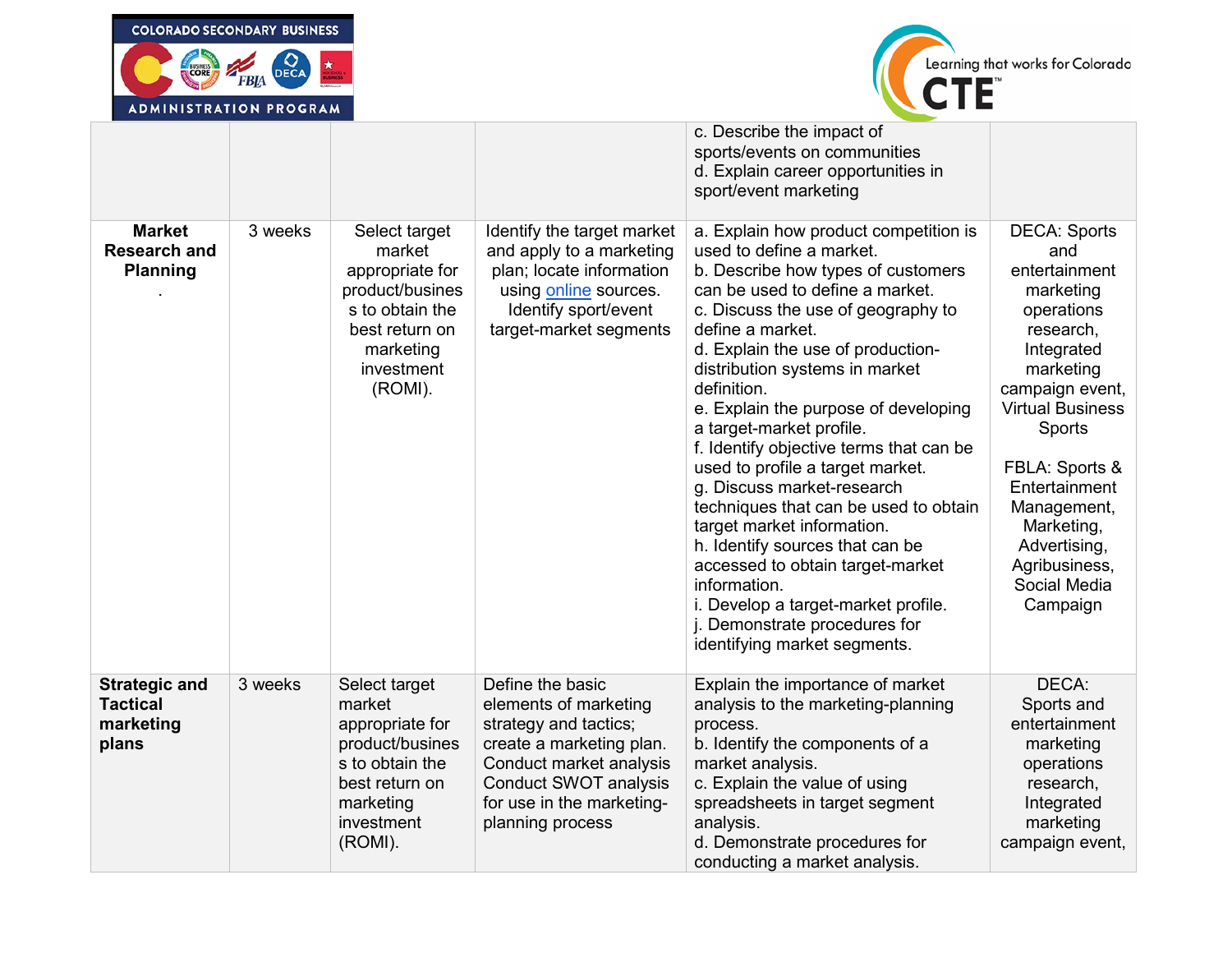| <b>COLORADO SECONDARY BUSINESS</b><br>Learning that works for Colorado<br>BUSINESS<br><b>DECA</b><br>FBIA<br><b>ADMINISTRATION PROGRAM</b> |           |                                                                                                        |                                      |                                                                                                                                                                                                                                                                                                                                                                                                                                                                                                                                                                                                                                                                                               |                                                                                                                                                                                                           |  |  |
|--------------------------------------------------------------------------------------------------------------------------------------------|-----------|--------------------------------------------------------------------------------------------------------|--------------------------------------|-----------------------------------------------------------------------------------------------------------------------------------------------------------------------------------------------------------------------------------------------------------------------------------------------------------------------------------------------------------------------------------------------------------------------------------------------------------------------------------------------------------------------------------------------------------------------------------------------------------------------------------------------------------------------------------------------|-----------------------------------------------------------------------------------------------------------------------------------------------------------------------------------------------------------|--|--|
|                                                                                                                                            |           |                                                                                                        |                                      | a. Define the term SWOT analysis.<br>b. Explain whom to involve in a<br>SWOT analysis.<br>c. Discuss when a SWOT analysis<br>should be conducted.<br>d. Describe the benefits of conducting<br>a SWOT analysis.<br>e. Identify factors that should be<br>considered in a SWOT analysis.<br>f. Explain procedures for conducting a<br>SWOT analysis.<br>g. Demonstrate procedures for<br>conducting a SWOT analysis for use<br>in marketing planning.                                                                                                                                                                                                                                          | <b>Virtual Business</b><br>Sports<br>FBLA: Sports &<br>Entertainment<br>Management,<br>Marketing,<br>Advertising,<br>Social Media<br>Campaign,<br>Spreadsheet<br>Application                              |  |  |
| <b>Forecast Sales</b>                                                                                                                      | 2-3 weeks | <b>Assess</b><br>marketing<br>strategies to<br>improve return<br>on marketing<br>investment<br>(ROMI). | Forecast sales for<br>marketing plan | a. Define the following terms: sales<br>forecast, top-down approach, and<br>bottom-up approach, jury of executive<br>opinion, Delphi technique, sales force<br>composite, and survey of buyer<br>intentions.<br>b. Describe approaches to<br>forecasting sales.<br>c. Discuss methods of forecasting<br>sales.<br>d. Describe advantages and<br>disadvantages associated with each<br>forecasting method.<br>e. Explain factors that should be<br>considered in choosing a forecasting<br>method.<br>f. Describe external factors that affect<br>sales forecasts.<br>g. Explain internal factors that affect<br>sales forecasts.<br>h. Describe procedures for preparing<br>a sales forecast. | DECA:<br>Sales Project<br>(PMSP), Virtual<br><b>Business</b><br>FBLA: Sports &<br>Entertainment<br>Management,<br>Marketing,<br>Advertising,<br>Social Media<br>Campaign,<br><b>Sales</b><br>Presentation |  |  |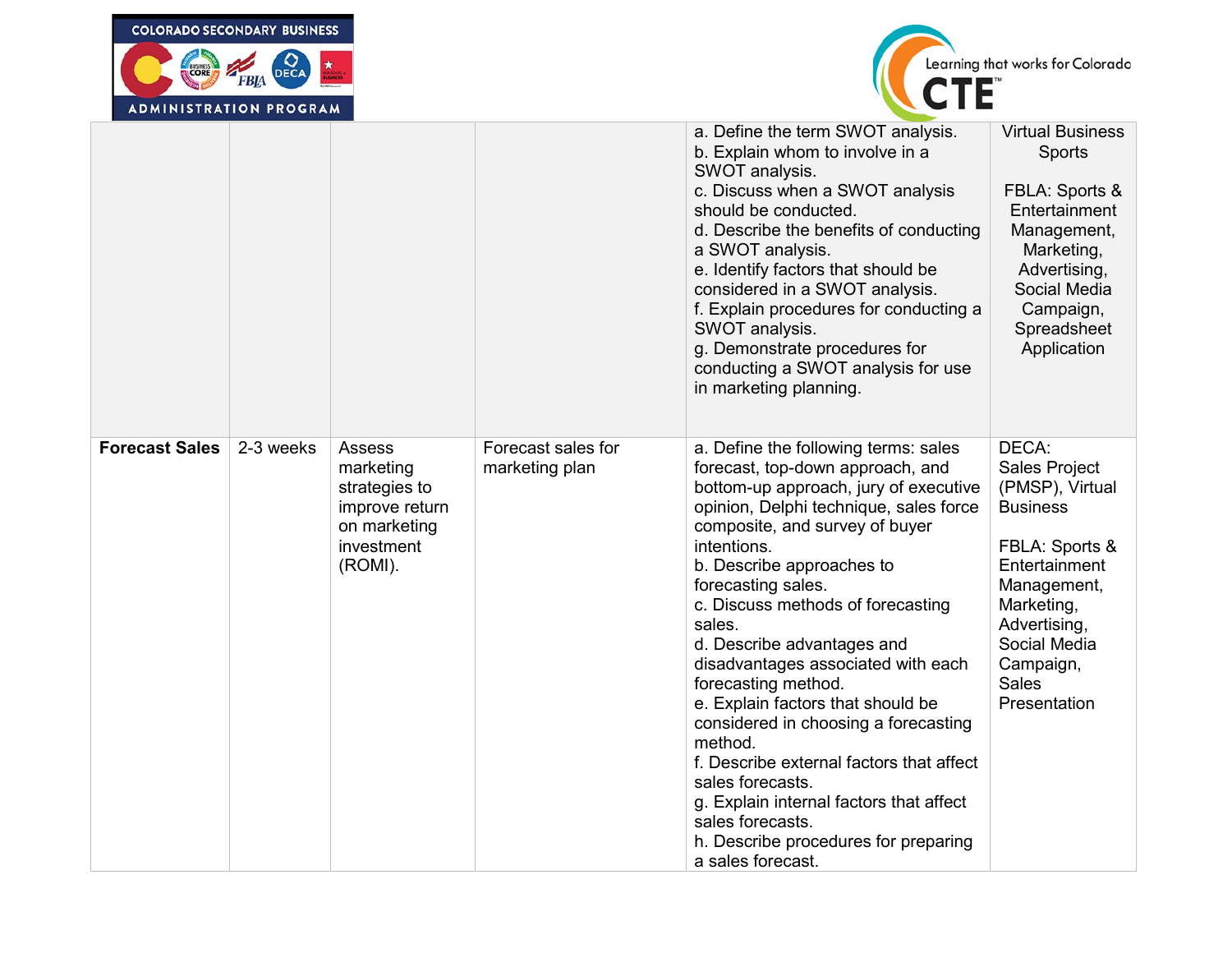



|                                     | ADMINISIRAIIUN FRUURAM |                                                                                             |                                                                                                                                                                                                                                   |                                                                                                                                                                                                                                                                                                                                                                                                                       |                                                                                                                                                                                   |
|-------------------------------------|------------------------|---------------------------------------------------------------------------------------------|-----------------------------------------------------------------------------------------------------------------------------------------------------------------------------------------------------------------------------------|-----------------------------------------------------------------------------------------------------------------------------------------------------------------------------------------------------------------------------------------------------------------------------------------------------------------------------------------------------------------------------------------------------------------------|-----------------------------------------------------------------------------------------------------------------------------------------------------------------------------------|
|                                     |                        |                                                                                             |                                                                                                                                                                                                                                   | i. Demonstrate how to forecast sales.                                                                                                                                                                                                                                                                                                                                                                                 |                                                                                                                                                                                   |
| <b>Developing</b><br><b>Content</b> | 3 weeks                | Manage<br>promotional<br>activities to<br>maximize return<br>on promotional<br>investments. | Identify best practices for<br>developing marketing<br>content; illustrate<br>practices in blogs, social<br>media postings, press<br>releases and other<br>relevant materials.<br>Coordinate activities in<br>the promotional mix | a. Identify factors that should be<br>coordinated for promotions.<br>b. Identify types of promotional<br>activities that should be coordinated.<br>c. Describe ways to coordinate<br>promotional efforts.<br>d. Describe the importance of<br>coordinating promotional activities.<br>e. Explain procedures for<br>coordinating promotional activities.<br>f. Use procedures to coordinate<br>promotional activities. | DECA:<br>Integrated<br>marketing<br>campaign event<br>FBLA:<br>Sports &<br>Entertainment<br>Management,<br>Marketing,<br>Advertising,<br>Graphic Design,<br>Publication<br>Design |
| <b>Social Media</b>                 | 2 weeks                | Manage<br>promotional<br>activities to<br>maximize return<br>on promotional<br>investments. | Define the role of social<br>media tools in marketing.<br>Develop viral sport/event<br>marketing strategies                                                                                                                       | a. Define the term "viral marketing."<br>b. Explain the importance of viral<br>marketing.<br>c. Describe principles of viral<br>marketing.<br>d. Discuss viral marketing strategies.<br>e. Demonstrate procedures for<br>developing viral marketing strategies.                                                                                                                                                       | DECA:<br>Integrated<br>marketing<br>campaign event<br>FBLA:<br>Marketing,<br>Sports &<br>Entertainment<br>Management,<br>Social Media<br>Campaign                                 |
| <b>Event</b><br>materials           | 3 weeks                | Manage<br>promotional<br>activities to<br>maximize return<br>on promotional<br>investments. | Outline event materials<br>used in the event<br>planning process.<br>Develop promotional<br>calendar                                                                                                                              | a. Explain the uses of a promotional<br>calendar of events.<br>b. Describe the components of a<br>promotional calendar or events.<br>c. Discuss ways to feature sponsors<br>in the promotional calendar of events.<br>d. Demonstrate procedures for<br>developing a promotional calendar of<br>events.                                                                                                                | DECA:<br>Integrated<br>marketing<br>campaign event<br>FBLA:<br>Sports &<br>Entertainment<br>Management,<br>Advertising,<br>Social Media                                           |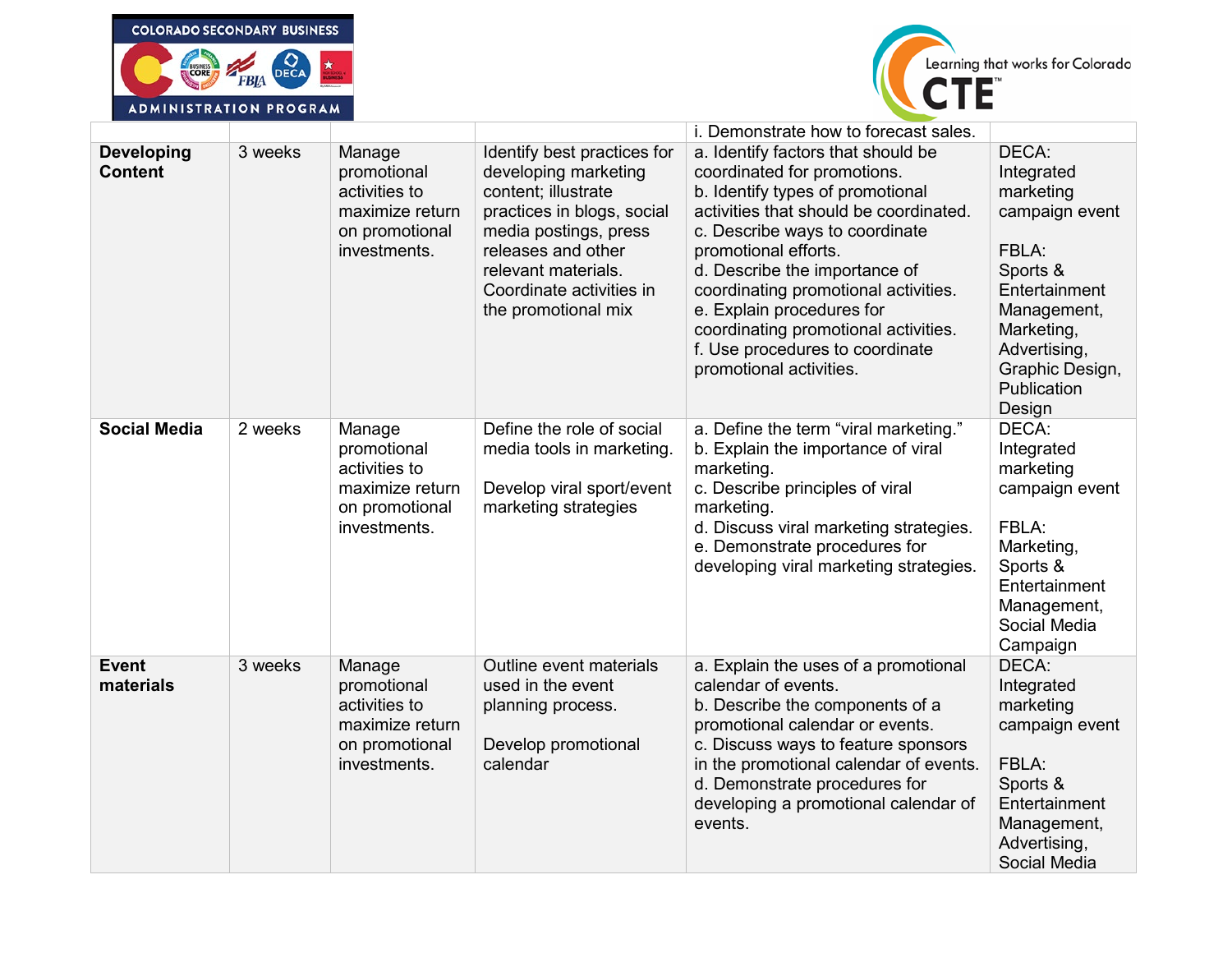



| ADMINISIRAIIUN FRUGRAM                         |          |                                                                                                                                                        |                                                                                                                                                      |                                                                                                                                                                                                                                                                                         |                                                                                                                                                                                                         |
|------------------------------------------------|----------|--------------------------------------------------------------------------------------------------------------------------------------------------------|------------------------------------------------------------------------------------------------------------------------------------------------------|-----------------------------------------------------------------------------------------------------------------------------------------------------------------------------------------------------------------------------------------------------------------------------------------|---------------------------------------------------------------------------------------------------------------------------------------------------------------------------------------------------------|
|                                                |          |                                                                                                                                                        |                                                                                                                                                      |                                                                                                                                                                                                                                                                                         | Campaign,<br>Marketing                                                                                                                                                                                  |
| <b>Event</b><br>promotions                     | 2 weeks  | Manage<br>promotional<br>activities to<br>maximize return<br>on promotional<br>investments.                                                            | Describe promotional<br>opportunities to gain<br>event exposure including<br>cross-promotions,<br>turnkey promotions, and<br>sponsorship promotions. | Coordinate activities in the<br>promotional mix<br>Develop promotional calendar<br>Prepare promotional budget<br>Assess need to use promoters Set<br>sponsorship objectives<br>Write/Prepare sponsorship proposal<br>Prepare sponsorship agreement                                      | DECA:<br>Integrated<br>marketing<br>campaign event,<br><b>Virtual Business</b><br>Sports<br>FBLA:<br>Sports &<br>Entertainment<br>Management,<br>Advertising,<br>Social Media<br>Campaign,<br>Marketing |
| Networking vs.<br>network                      | 1 week   | Work with<br>outside<br>agencies to<br>create marketing<br>communications                                                                              | Differentiate between<br>networking and building a<br>network.<br>Assess need to use<br>promoters                                                    | a. Identify types of promoters.<br>b. Describe responsibilities of<br>promoters.<br>c. Identify benefits associated with<br>using promoters.<br>d. Explain criteria/considerations for<br>selecting promoters.<br>e. Demonstrate procedures for<br>assessing the need to use promoters. | <b>FBLA: Social</b><br>Media<br>Campaign,<br>Sports &<br>Entertainment<br>Management                                                                                                                    |
| <b>Customer</b><br>retention and<br>experience | 1-2 week | <b>Employ sales</b><br>processes and<br>techniques to<br>enhance<br>customer<br>relationships<br>and to increase<br>the likelihood of<br>making sales. | Define the importance of<br>relationship building in<br>business.                                                                                    | a. Sell venue<br>b. Cultivate group sales<br>c. Sell sport/event sponsorships d.<br>Follow up with potential corporate<br>sponsors<br>e. Negotiate sport/event sponsorship<br>contract<br>f. Solicit grant/foundation money                                                             | DECA:<br>Sales Project<br>(PMSP)<br>FBLA:<br>Sports &<br>Entertainment<br>Management,<br>Advertising,<br>Marketing, Sales<br>Presentation,<br><b>Client Service,</b>                                    |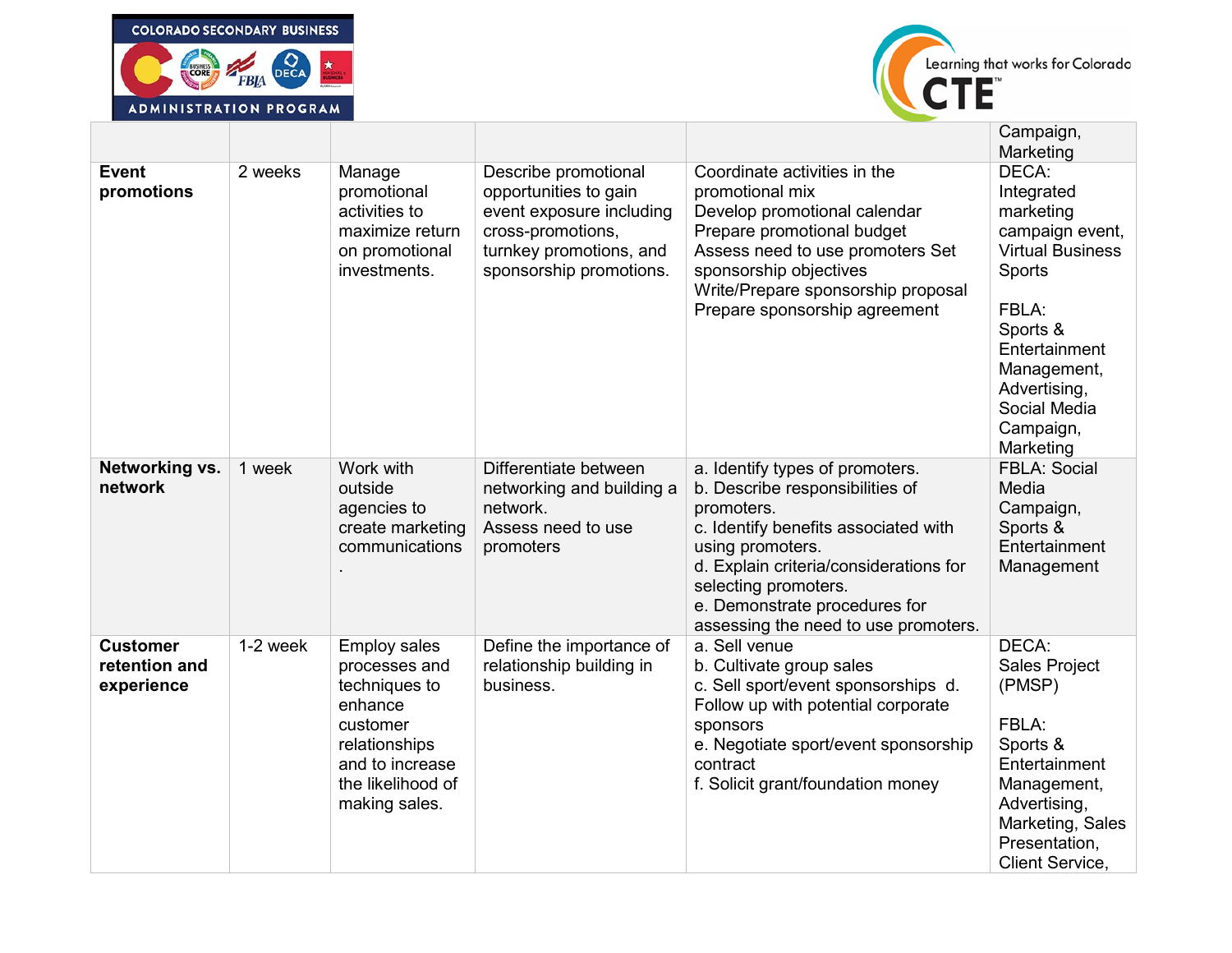



|                                         | AUMINISIRAIIUN FRUURAM |                                                                                                                                                        |                                                                                                                                                                |                                                                                                                                                                                                                                                                                                                                                                                                                                                                                  |                                                                                                                                                                         |  |
|-----------------------------------------|------------------------|--------------------------------------------------------------------------------------------------------------------------------------------------------|----------------------------------------------------------------------------------------------------------------------------------------------------------------|----------------------------------------------------------------------------------------------------------------------------------------------------------------------------------------------------------------------------------------------------------------------------------------------------------------------------------------------------------------------------------------------------------------------------------------------------------------------------------|-------------------------------------------------------------------------------------------------------------------------------------------------------------------------|--|
|                                         |                        |                                                                                                                                                        |                                                                                                                                                                |                                                                                                                                                                                                                                                                                                                                                                                                                                                                                  | Hospitality<br>Management                                                                                                                                               |  |
| The selling<br>process                  | 2 weeks                | <b>Employ sales</b><br>processes and<br>techniques to<br>enhance<br>customer<br>relationships<br>and to increase<br>the likelihood of<br>making sales. | Discuss the steps of the<br>selling process.                                                                                                                   | Explain considerations in selling a<br>venue.<br>b. Discuss incentives that can be<br>offered when selling a venue.<br>c. Demonstrate procedures for selling<br>a venue.                                                                                                                                                                                                                                                                                                         | DECA:<br>Professional<br>selling events<br>FBLA:<br>Sports &<br>Entertainment<br>Management,<br><b>Sales</b><br>Presentation                                            |  |
| <b>Media and</b><br>public<br>relations | 3 weeks                | Utilize<br>publicity/public<br>relations<br>activities to<br>create goodwill<br>with<br>stakeholders.                                                  | Define media outlets and<br>best practices for working<br>with media                                                                                           | Recognize and discuss media types<br>as well as the advantages and<br>limitations of each<br>Social media<br>$\bullet$<br><b>Print Media</b><br>$\bullet$<br><b>Broadcast Media</b><br>$\bullet$<br><b>Direct Mail</b><br>Outdoor<br>$\bullet$<br><b>Specialty Media</b><br>Other                                                                                                                                                                                                | FBLA:<br>Social Media<br>Campaign,<br><b>Broadcast</b><br>Journalism,<br>Sports &<br>Entertainment<br>Management,<br>Advertising,<br>Marketing                          |  |
|                                         | 3 weeks                | <b>Utilize</b><br>publicity/public<br>relations<br>activities to<br>create goodwill<br>with<br>stakeholders.                                           | Define public relations<br>and the relevant tools for<br>implementation.<br>Explain considerations in<br>using special events as a<br>sales-promotion strategy | a. Identify benefits of using special<br>events as a sales-promotion strategy<br>in sport/event marketing.<br>b. Discuss barriers to using special<br>events as a sales-promotion strategy<br>in sport/event marketing.<br>c. Explain the importance of project<br>planning in creating special events<br>plans.<br>d. Discuss the benefits of using<br>collateral materials for special events.<br>e. Describe the need for image<br>consistency in planning special<br>events. | DECA:<br>Community<br>awareness<br>project<br>FBLA:<br><b>Sales</b><br>Presentation,<br>Marketing,<br>Sports &<br>Entertainment<br>Management,<br><b>Graphic Design</b> |  |